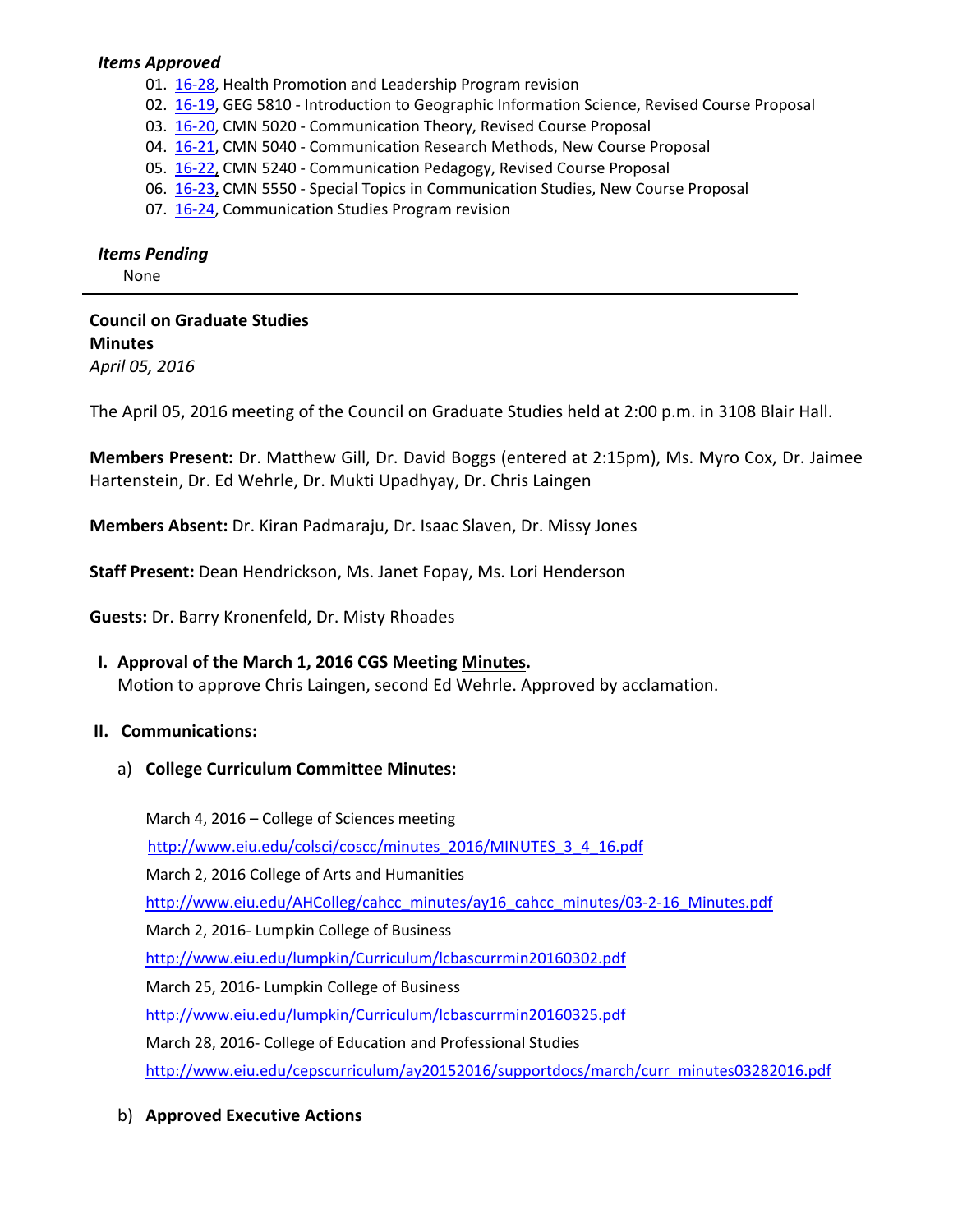1. EA-[LCBAS](http://castle.eiu.edu/~eiucgs/exec-actions/EA-LCBAS-16-07.pdf)-16-07, Memo from Dean Izadi requesting eliminating course restrictions for FCS courses

2. EA‐[LCBAS](http://castle.eiu.edu/~eiucgs/exec-actions/EA-LCBAS-16-08.pdf)‐16‐08, Memo from Dean Izadi requesting prerequisite changes for OSC and MIS courses

3. EA‐[CAH](http://castle.eiu.edu/~eiucgs/exec-actions/EA-CAH-16-09.pdf)‐16‐09, Memo from Associate Dean Mitchell requesting schedule type changes for MUS courses

#### **III. Items Added to the Agenda (Today):**

- 1. [16](http://castle.eiu.edu/~eiucgs/currentagendaitems/agenda16-25.pdf)‐25, PLS 5153‐ Cities and Urban Policies, Revised Course Proposal
- 2. [16](http://castle.eiu.edu/~eiucgs/currentagendaitems/agenda16-26.pdf)‐26, PLS 5163‐ State Governments/Policy, Revised Course Proposal
- 3. 16‐[27,](http://castle.eiu.edu/~eiucgs/currentagendaitems/agenda16-27.pdf) MBA 5520‐ Strategic Human Resource Management, Revised Course Proposal
- 4. 16‐[29,](http://castle.eiu.edu/~eiucgs/currentagendaitems/agenda16-29.pdf) AET 4903‐ OSHA Certification for General Industry, New Course Proposal
- 5. 16‐[30,](http://castle.eiu.edu/~eiucgs/currentagendaitems/agenda16-30.pdf) AET 4913‐ OSHA Certification for Construction, New Course Proposal
- 6. 16‐[31,](http://castle.eiu.edu/~eiucgs/currentagendaitems/agenda16-31.pdf) ENG 5061A,B,D‐ Special Topics in Literature and Literary Theory, Revised Course Proposal
- 7. [16](http://castle.eiu.edu/~eiucgs/currentagendaitems/agenda16-32.pdf)‐32, ENG 5585‐ Writing Project for K‐12 Teachers, Revised Course Proposal
- 8. 16‐[33,](http://castle.eiu.edu/~eiucgs/currentagendaitems/agenda16-33.pdf) AET 4813‐ Advanced Cross Media Technologies, Revised Course Proposal
- 9. 16‐[34,](http://castle.eiu.edu/~eiucgs/currentagendaitems/agenda16-34.pdf) AET 4863‐ Packaging Design Technologies, Revised Course Proposal
- 10. 16‐[35,](http://castle.eiu.edu/~eiucgs/currentagendaitems/agenda16-35.pdf) AET 4865‐ e‐Books and e‐Publishing Technologies, Revised Course Proposal
- 11. 16-[36,](http://castle.eiu.edu/~eiucgs/currentagendaitems/agenda16-36.pdf) AET 4983- Color Management Technologies, Revised Course Proposal
- 12[. 16](http://castle.eiu.edu/~eiucgs/currentagendaitems/agenda16-37.pdf)-37, PLS 4853- The Supreme Court, Revised Course Proposal
- 13[. 16](http://castle.eiu.edu/~eiucgs/currentagendaitems/agenda16-38.pdf)‐38, EDF 5590‐ Educational Response to Third Age Learning, Revised Course Proposal

#### **IV. Items Acted Upon:**

01. 16-[19,](http://castle.eiu.edu/~eiucgs/currentagendaitems/agenda16-19.pdf) GEG 5810 – Introduction to Geographic Information Science, Revised Course Proposal; Barry Kronenfeld presented the course. Council approved unanimously; Effective date – Fall 2016

(2‐2‐3) GEG 5810 ‐ Introduction to Geographic Information Science

A graduate‐level introduction to Geographic Information Systems (GIS) and Science (GIScience) emphasizing broad software competency, foundations of spatial information theory, project design and management, and awareness of current trends in GIS research & technology. Hands‐on labs will focus on conceptual understanding of how spatial entities and processes are modeled in a GIS environment, and will expose students to both commercial and open source GIS. In addition, students will learn how to identify relevant literature and case studies, plan and develop a project to meet a functional GIS analysis objective, and prepare high-quality written and cartographic output for presentation within the broader GIS community. This course is intended for graduate‐level students who have not taken undergraduate GIS coursework. Prerequisite(s): None

02[. 16](http://castle.eiu.edu/~eiucgs/currentagendaitems/agenda16-28.pdf)‐28, Health Leadership and Promotion‐ Program Revision to all online delivery Misty Rhoades presented. Council approved unanimously; Effective date – Fall 2016

‐‐‐‐‐‐‐‐‐‐‐‐‐‐‐‐‐‐‐‐‐‐‐‐‐‐‐‐‐‐‐‐‐‐‐‐‐‐‐‐‐‐‐‐‐‐‐‐‐‐‐‐‐‐‐‐‐‐‐‐‐‐‐‐‐‐‐‐‐‐‐‐‐‐‐‐‐‐‐‐‐‐‐‐‐‐‐‐‐‐‐‐‐‐‐‐‐‐‐‐‐‐‐‐‐‐‐‐‐‐‐‐‐‐‐‐‐‐‐‐‐‐‐‐‐‐‐‐‐‐‐‐‐‐‐‐‐‐‐‐‐

‐‐‐‐‐‐‐‐‐‐‐‐‐‐‐‐‐‐‐‐‐‐‐‐‐‐‐‐‐‐‐‐‐‐‐‐‐‐‐‐‐‐‐‐‐‐‐‐‐‐‐‐‐‐‐‐‐‐‐‐‐‐‐‐‐‐‐‐‐‐‐‐‐‐‐‐‐‐‐‐‐‐‐‐‐‐‐‐‐‐‐‐‐‐‐‐‐‐‐‐‐‐‐‐‐‐‐‐‐‐‐‐‐‐‐‐‐‐‐‐‐‐‐‐‐‐‐‐‐‐‐‐‐‐‐‐‐‐‐‐‐

03. 16‐[20,](http://castle.eiu.edu/~eiucgs/currentagendaitems/agenda16-20.pdf) CMN 5020 – Communication Theory, Revised Course Proposal; Matt Gill presented the course. Council approved unanimously with one abstention; Effective date – Fall 2016

2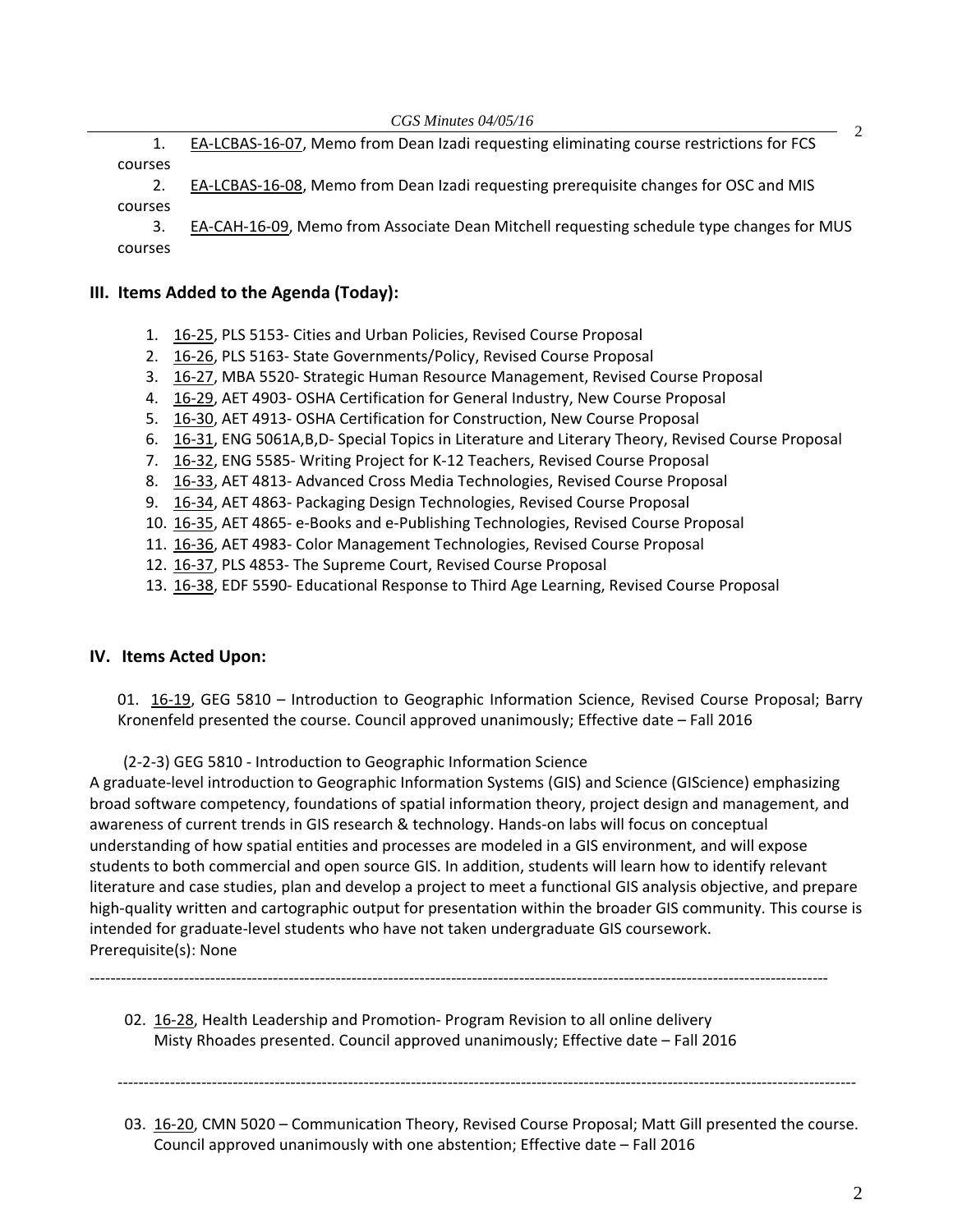(3‐0‐3) CMN 5020 – Communication Theory

This course examines the major philosophical foundations and theoretical paradigms found in the study of communication. The course provides students with an examination of communication's epistemological foundations, the historical development of the field, and the role current theoretical paradigms play in the construction of theory and the conduct of research. Students will learn how communication theories are developed, analyzed, evaluated, and applied. Prerequisite(s): None

‐‐‐‐‐‐‐‐‐‐‐‐‐‐‐‐‐‐‐‐‐‐‐‐‐‐‐‐‐‐‐‐‐‐‐‐‐‐‐‐‐‐‐‐‐‐‐‐‐‐‐‐‐‐‐‐‐‐‐‐‐‐‐‐‐‐‐‐‐‐‐‐‐‐‐‐‐‐‐‐‐‐‐‐‐‐‐‐‐‐‐‐‐‐‐‐‐‐‐‐‐‐‐‐‐‐‐‐‐‐‐‐‐‐‐‐‐‐‐‐‐‐‐‐‐‐‐‐‐‐‐‐‐‐‐‐‐‐‐‐‐

04. 16‐[21,](http://castle.eiu.edu/~eiucgs/currentagendaitems/agenda16-21.pdf) CMN 5040‐ Communication Research Methods, New Course Proposal; Matt Gill presented the course. Council approved unanimously with one abstention; Effective‐ Fall 2016

(3‐0‐3) CMN 5040‐ Communication Research Methods

This course examines the research paradigms of Communication Studies with a primary focus on qualitative, quantitative and critical research methodologies. Students will learn how a research paradigm influences the formation of research questions, study design, and how research is conducted. Students will actively implement concepts from various approaches utilized by scholars and practitioners in the field of Communication Studies. Prerequisites: None

‐‐‐‐‐‐‐‐‐‐‐‐‐‐‐‐‐‐‐‐‐‐‐‐‐‐‐‐‐‐‐‐‐‐‐‐‐‐‐‐‐‐‐‐‐‐‐‐‐‐‐‐‐‐‐‐‐‐‐‐‐‐‐‐‐‐‐‐‐‐‐‐‐‐‐‐‐‐‐‐‐‐‐‐‐‐‐‐‐‐‐‐‐‐‐‐‐‐‐‐‐‐‐‐‐‐‐‐‐‐‐‐‐‐‐‐‐‐‐‐‐‐‐‐‐‐‐‐‐‐‐‐‐‐‐‐‐‐‐‐‐ 05. 16‐[22,](http://castle.eiu.edu/~eiucgs/currentagendaitems/agenda16-22.pdf) CMN 5240 Communication Pedagogy, Revised Course Proposal; Matt Gill presented the course. Council approved unanimously with one abstention; Effective Fall 2016

(3‐0‐3) CMN 5240 Communication Pedagogy

This course focuses on theories, problems, methods, instructional strategies, and philosophies related to communication pedagogy. The course provides an introduction to the sub‐fields of instructional communication and communication education, a survey of various instructional strategies, and an in depth examination of the rhetorical and relational aspects of teacher and student communication in and out of the classroom. Students will be required to complete an instructional portfolio. Prerequisites: None

‐‐‐‐‐‐‐‐‐‐‐‐‐‐‐‐‐‐‐‐‐‐‐‐‐‐‐‐‐‐‐‐‐‐‐‐‐‐‐‐‐‐‐‐‐‐‐‐‐‐‐‐‐‐‐‐‐‐‐‐‐‐‐‐‐‐‐‐‐‐‐‐‐‐‐‐‐‐‐‐‐‐‐‐‐‐‐‐‐‐‐‐‐‐‐‐‐‐‐‐‐‐‐‐‐‐‐‐‐‐‐‐‐‐‐‐‐‐‐‐‐‐‐‐‐‐‐‐‐‐‐‐‐‐‐‐‐‐‐‐‐ 06. [16](http://castle.eiu.edu/~eiucgs/currentagendaitems/agenda16-23.pdf)-23, CMN 5550 Special Topics in Communication Studies, New Course Proposal; Matt Gill presented the course. Council approved unanimously with one abstention; Effective Fall 2016

(3‐0‐3) CMN 5550 Special Topics in Communication Studies Seminar in special topics not covered in depth in other Communication Studies courses. Focuses on the application of theory to contemporary issues and combines various perspectives from across the discipline. Topic will vary from semester to semester. Prerequisites: CMN 5020, CMN 5040, CMN 5240

‐‐‐‐‐‐‐‐‐‐‐‐‐‐‐‐‐‐‐‐‐‐‐‐‐‐‐‐‐‐‐‐‐‐‐‐‐‐‐‐‐‐‐‐‐‐‐‐‐‐‐‐‐‐‐‐‐‐‐‐‐‐‐‐‐‐‐‐‐‐‐‐‐‐‐‐‐‐‐‐‐‐‐‐‐‐‐‐‐‐‐‐‐‐‐‐‐‐‐‐‐‐‐‐‐‐‐‐‐‐‐‐‐‐‐‐‐‐‐‐‐‐‐‐‐‐‐‐‐‐‐‐‐‐‐‐‐‐‐‐‐ 07. [16](http://castle.eiu.edu/~eiucgs/currentagendaitems/agenda16-24.pdf)-24, Program Revision to Communication Studies; Matt Gill presented. Council approved unanimously with one abstention. Effective Fall 2016

‐‐‐‐‐‐‐‐‐‐‐‐‐‐‐‐‐‐‐‐‐‐‐‐‐‐‐‐‐‐‐‐‐‐‐‐‐‐‐‐‐‐‐‐‐‐‐‐‐‐‐‐‐‐‐‐‐‐‐‐‐‐‐‐‐‐‐‐‐‐‐‐‐‐‐‐‐‐‐‐‐‐‐‐‐‐‐‐‐‐‐‐‐‐‐‐‐‐‐‐‐‐‐‐‐‐‐‐‐‐‐‐‐‐‐‐‐‐‐‐‐‐‐‐‐‐‐‐‐‐‐‐‐‐‐‐‐‐‐‐ 08. EA-[CGS](http://castle.eiu.edu/~eiucgs/exec-actions/EA-CGS-16-06.pdf)-16-06, Revise procedure for courses 5000 and above changing mode of delivery to be acted on via executive action. Matt Gill presented and council approved unanimously.

#### **02 Committee Reports:**

**Library Advisory**‐ Ed Wehrle; research awards underway, hoping for funding to be able to award cash prizes

3